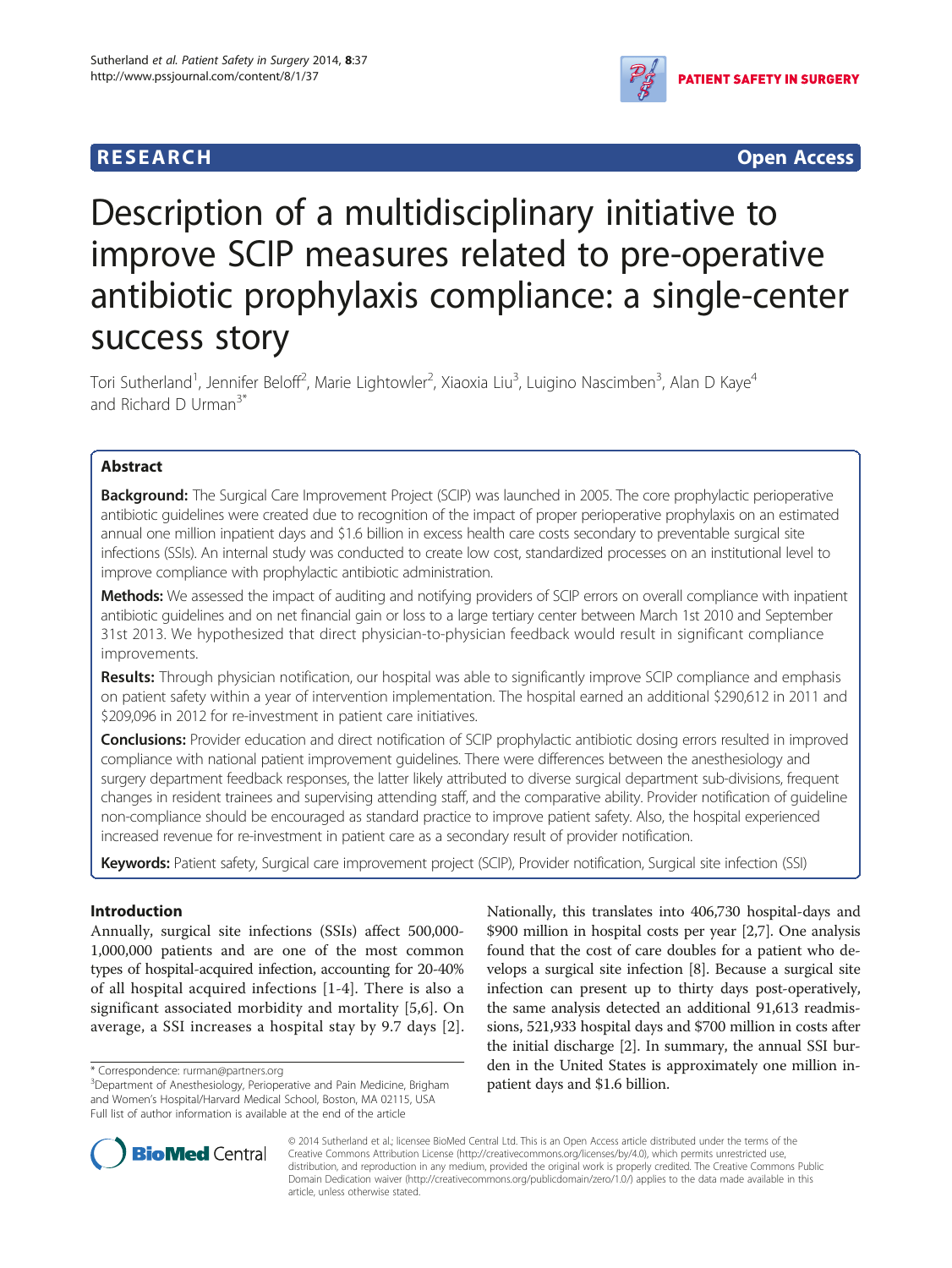The Centers for Medicare and Medicaid Services (CMS) and the Centers for Disease Control and Prevention (CDC) launched the Surgical Care Improvement Project (SCIP) in 2005 to decrease perioperative complications, including surgical site infections. With regard to SSIs, the three core measures associated with decreased perioperative infection are initiating prophylactic antibiotics within one hour of surgical incision (Inf-1), administering the appropriate antibiotic (Inf-2) and discontinuing antibiotic use within twenty-four hours (Inf-3) [\[9](#page-6-0)]. The significance of these measures was magnified in 2011 when the Affordable Care Act incorporated Inf-1, 2 and 3 into its process of care bundle that is used to rate hospital performance and reimbursement [[10](#page-6-0),[11\]](#page-6-0).

Hospitals have been tasked with improving provider compliance over a short time period and are increasingly being burdened with significant financial penalties if they fail to meet government and private insurance thresholds. To date, few studies have demonstrated the role of performance feedback on patient satisfaction, health outcomes and cost of care. In the perioperative setting, anesthesiologists traditionally have had limited participation in provider feedback initiatives, although they, as a specialty, are recognized as forerunners in patient safety emphasis. The Institute of Medicine (IOM) report, "To Err is Human," recognized anesthesia care as one of the few health care disciplines that has taken effective actions to reduce medical error and improve patient safety [[12,13](#page-6-0)]. In recognition, through the Anesthesia Quality Institute (AQI) and the National Anesthesia Clinical Outcomes Registry (NACOR), the American Society of Anesthesiologists (ASA) has created a framework for quality benchmarking and outcomes improvement in anesthesiology [\[14\]](#page-6-0).

In surgical departments, provider feedback to modify health care practices is now accepted as standard practice. One of the first studies that assessed effectiveness of written feedback found that when providers received updates on their post-operative infection rates, along with guidelines for best practice, there was a statistically significant reduction in infection rates [\[15\]](#page-6-0). A twelve year Australian study found that notifying providers as a group of surgical site infection rates also resulted in a significant decline in infection incidence prior to discharge  $(4.7\% \text{ to } 1.2\%; \text{ p} < 0.001)$ [[16](#page-6-0)]. Of note, this decline reversed entirely during a 15 month period when the provider notification system halted and was reproduced when it was re-instituted. Clearly, provider notification is an effective tool to reverse health practices with adverse effects and to reduce surgical site infection rates. Our hospital launched a study to assess the impact of notifying attending and resident surgeons and anesthesiologists jointly by letter of guideline violations on INF-1, INF-2, and INF-3 rates. The initiative began on March 1st 2010 and is on-going; our analysis had the following major objectives: (1) To create a

multidisciplinary improvement process among surgeons and anesthesiologists to reduce surgical site infection rates, (2) To assess the effect on patient safety after notifying providers directly of their error on patient safety compliance, (3) To assess the internal financial ramifications of improved perioperative prophylactic antibiotic compliance.

## Methods

In order to improve compliance with SCIP perioperative antibiotic guidelines, our institution, a large tertiary academic medical center in New England, began to audit surgical cases for compliance and notified the anesthesia and/or surgical provider who ordered the incorrect antibiotic class, initiation timing or duration by letter stating the type (s) of error. We hypothesized that direct physician to physician feedback would result in significant compliance improvements. Provider notification and SCIP compliance data from March 1st 2010 to September 31st 2013 were analyzed to determine if error notification had an effect on prescriber behavior and if there was an improvement in compliance. Each quarter, approximately 10-12% of all inpatient surgical cases were randomly selected for audit by chart review. An average of 179 cases were audited each quarter out of 1,511 inpatient surgical cases. During a review meeting in the following quarter, cases with compliance errors were reviewed and providers were contacted by the antibiotic prophylaxis committee. Our intent was to involve both surgeons and anesthesiologists as part of the feedback committee and as recipients of feedback in order to break down interdepartmental barriers to communication. This was also seen as an opportunity to educate attending staff and residents involved in each specific clinical scenario.

In order to assess the effect of direct physician notification on patient safety compliance among anesthesiologists and surgeons, we trended provider non-compliance by department and quarter in Table [1](#page-2-0). We examined the percentage of providers with repeat offenses in Table [2.](#page-3-0) We also contacted providers who had received >3 notification letters to assess why an individual would continue to make the same error after receiving feedback. The initiative was launched in Quarter 4 of 2010, and we compared data trends from this point on.

Given the current emphasis on compliance- and outcomes-based reimbursement, we also evaluated the financial impact of improved antibiotic compliance in Table [3.](#page-3-0) All calculations were performed in Microsoft Excel 2004 for Macintosh (version 11.4.1, Microsoft Corporation, Redmond, WA). Temporal trends were evaluated for statistical significance with Chi-square and Fischer's exact tests depending on sample size in SAS (version 9.4, SAS Corporation, Cary, NC). The final table column contains the net difference from FY2013 to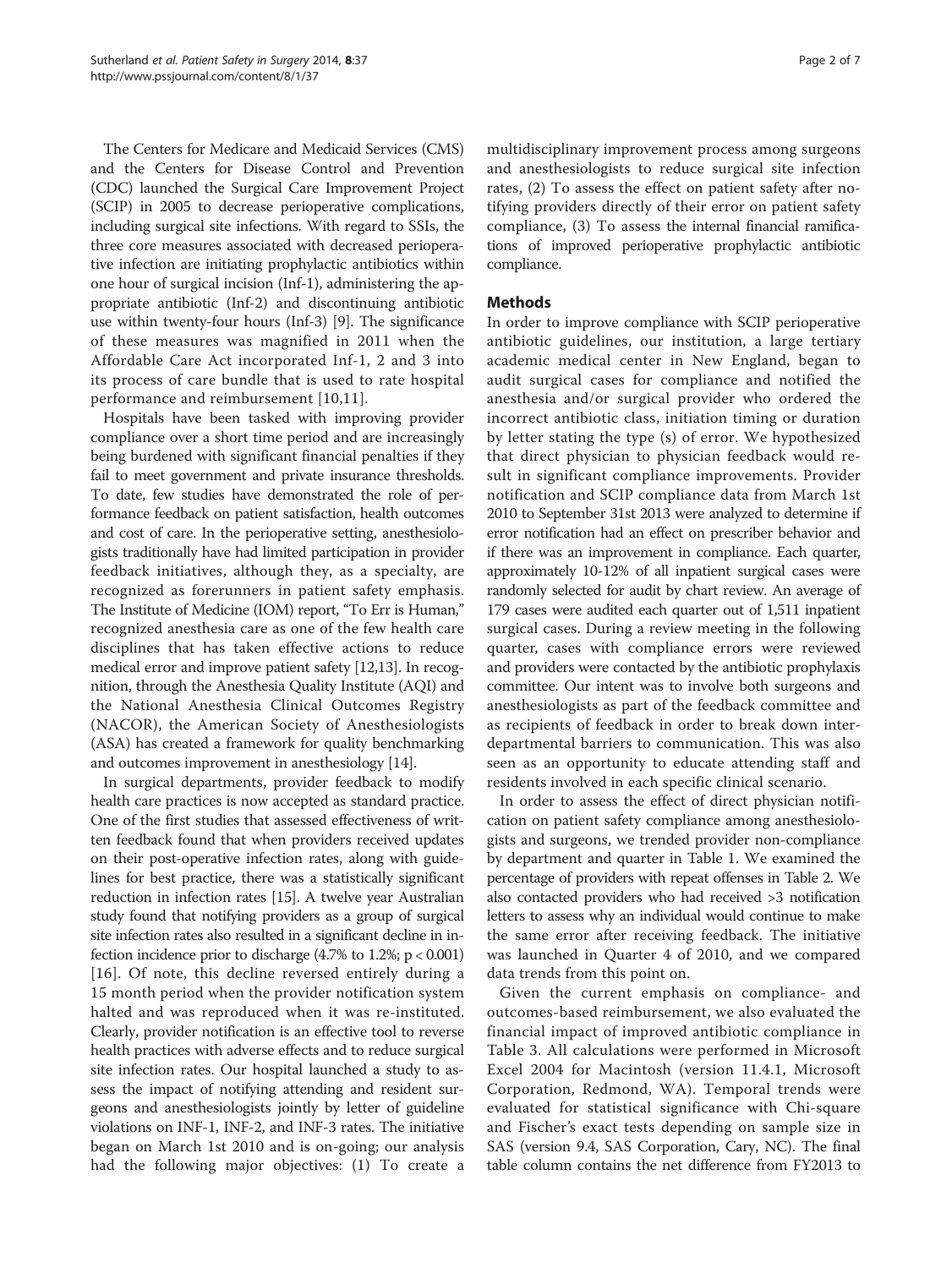# <span id="page-2-0"></span>Table 1 Surgical Care Improvement Project (SCIP) perioperative antibiotic delivery errors

|                                                                                                      | N(%)     | 2010     |           |                | 2011           |                                         |      | 2012            |        |         | 2013     |                |                |          |                |
|------------------------------------------------------------------------------------------------------|----------|----------|-----------|----------------|----------------|-----------------------------------------|------|-----------------|--------|---------|----------|----------------|----------------|----------|----------------|
| <b>SCIP</b> error class                                                                              |          | 01       | <b>O2</b> | O <sub>3</sub> | O <sub>4</sub> | 01                                      | 02   | Q3              | 04     | Q1      | 02       | O <sub>3</sub> | O <sub>4</sub> | O1       | Q <sub>2</sub> |
| <b>INF-1:</b> Prophylactic antibiotic not delivered one 15 (21%)<br>hour prior to surgery start time |          | $0(0\%)$ | 1(7%)     | 2 (13%) 1 (7%) |                | 2 (13%)                                 | (7%) | (7%)            | 2(13%) | 1(7%)   | $0(0\%)$ | $0(0\%)$       | 2 (13%)        | $0(0\%)$ | 2 (13%)        |
| <b>INF-2:</b> Incorrect prophylactic antibiotic selection<br>for surgery type                        | 16 (22%) | $0(0\%)$ | 3 (19%)   | $0(0\%)$       | 4 (25%)        | 1 (6%)                                  |      | 2 (13%) 2 (13%) | (6%)   | 2 (13%) | $0(0\%)$ | $0(0\%)$       | (6%)           | 0 (0%)   | $0(0\%)$       |
| <b>INF-3:</b> Prophylactic antibiotics not discontinued<br>within 24 hours after surgery end         | 40 (56%) | $0(0\%)$ |           |                |                | 4 (10%) 8 (20%) 4 (10%) 4 (10%) 4 (10%) |      | 4 (10%)         | 2 (5%) | 3(8%)   | (3%)     | $0(0\%)$       | 2 (5%)         | 3 (8%)   | 2 (5%)         |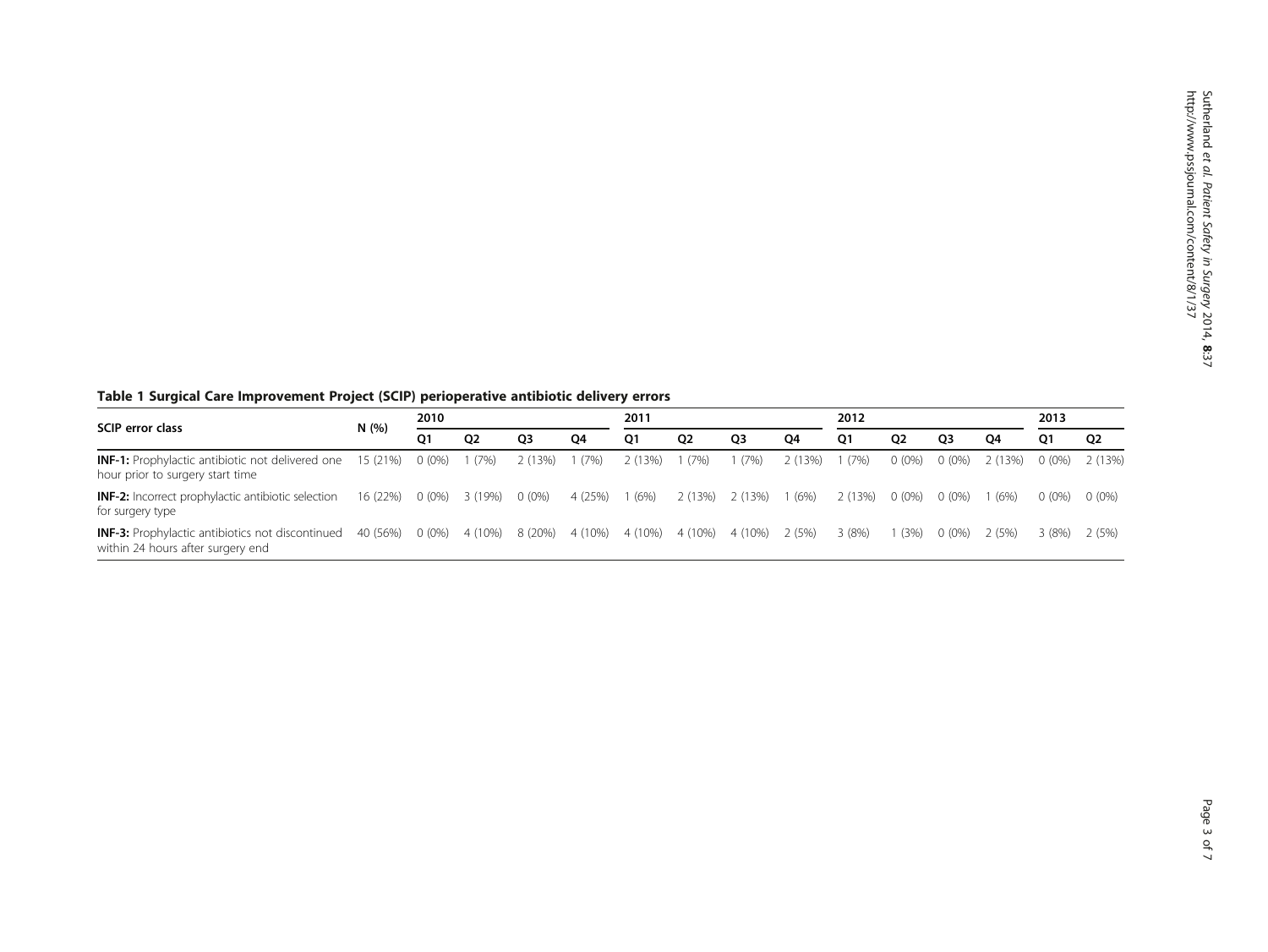| Department<br>N (%) | 2010 |                |    | 2011 |                |    |    | 2012 |                | 2013 |    |    |                |    |
|---------------------|------|----------------|----|------|----------------|----|----|------|----------------|------|----|----|----------------|----|
|                     | 02   | Q <sub>3</sub> | Q4 | Q1   | Q <sub>2</sub> | Q3 | Q4 | Q1   | Q <sub>2</sub> | Q3   | Q4 | Q1 | Q <sub>2</sub> | Q3 |
| Anesthesiology      | 6    | 10             | 27 |      | 15             | 6  | 6  | 17   |                |      | 14 | 16 | 8              |    |
| Surgery             |      | 8              | 33 | 19   | 15             | 21 | 14 | 26   | 14             | 18   | 40 | 39 | 13             |    |
| All                 | 17   | 18             | 60 | 26   | 30             | 27 | 20 | 43   | 21             | 29   | 54 | 55 |                | 8  |

<span id="page-3-0"></span>Table 2 Provider non-compliance episodes by quarter

FY2014. Of note, the bonus column does not contain the BCBS bonus as described above. A sensitivity analysis was performed per standard protocol assuming 20% variance to broaden our results to regions with differing health care costs. Complete financial data, including risk pool funds, net returns and compliance bonus data were available for inpatient perioperative antibiotic timing, selection, and duration for FY2013 and FY2014. The Centers for Medicare and Medicaid Services (CMS) risk pools included the Inpatient Quality Reporting (IQR) and Value Based Purchasing (VBP) programs. SCIP measure-specific financial data for the IQR program was calculated by dividing the total risk dollars associated with failure to report all measures by the number of category types included in IQR reporting. This amount was further divided by the number of measures included in the National Hospital Quality Measures (NHQMs) category for the respective calendar year and then once again by the number of SCIP measures reported in that calendar year to determine the cost associated with a particular SCIP measure. A similar revenue calculation was employed for the VBP program. The only difference between the two calculations was that the total risk dollars in the VBP program was multiplied by the weight of the clinical measures category for the respective VBP FY payment year, or 70% for FY13 and 45% for FY14. A detailed description of the risk pools is available upon request. Potential hospital bonuses from SCIP compliance were derived from the Mass Health site-specific bonus pool. Compliance with each measure was scored on a ten point system. Each point was equivalent to a 10% increase in bonus from the available bonus fund. Blue Cross Blue Shield (BCBS) also provided bonuses, but did not provide a breakdown of funds by measure. Therefore, all net totals are considered to be likely underestimates.

Table 3 Providers with repeat offenses

| Number of violations per physician Anesthesiology Surgery |                  |    | All |
|-----------------------------------------------------------|------------------|----|-----|
| 2 offenses                                                | 33               | 24 | 57  |
| 3 offenses                                                | 2                | 16 | 18  |
| 4 offenses                                                |                  | 6  |     |
| 5 offenses                                                | $\left( \right)$ | 4  |     |
| >5 offenses                                               |                  | 5  |     |
|                                                           |                  |    |     |

# Results

Table [1](#page-2-0) documents prescribing errors by INF guideline class and quarter. The percentage indicates the number of errors within the same class per quarter. Overall, the differences between individual quarters were not statistically significant; however, it is noted that the overall trend within each error class is downwards.

Table 2 describes non-compliance episodes by department and by quarter. Figure [1](#page-4-0) demonstrates these trends over the intervention time period. Overall, there was no significant decline over time in the number of letters sent. In two of three years with four quarters of available data, the peak quarter for notification included the months October-December. Table 3 describes providers with repeat INF guideline offenses by department and number of offenses. Only two anesthesia providers had greater than three offenses while 15 surgical providers fell within this category. Among providers who had received four or more error feedback letters, the most common reply was that they had delegated the antibiotic ordering responsibilities to a trainee or mid-level provider who was not aware of the guidelines.

In Table 3, FY2013 and FY2014 cost data are displayed by SCIP measure. By measure and fiscal year, Table [4](#page-5-0) displays the risk pool amount, risk pool loss, potential bonus, actual bonus and annual net gain or loss. With regard to Inf-1, between money placed in the risk pool and insurance bonuses, there was a net return of \$193,669 (+51%) in FY2013 and \$221,048 (+63%) in FY 2014. Inf-2 compliance measures produced an additional \$169,488 of hospital revenue in FY2013 and only \$6,048 in FY2014. Inf-3 adherence resulted in a loss of \$72,545 in FY2013 and in \$18,000 the following year. In total, the hospital gained an additional \$290,612 in 2011 and \$209,096 in 2012 for improved compliance with three SCIP measures.

#### **Discussion**

In summary, our institution sought to reduce surgical site infection rates and improve provider compliance by directly notifying providers of perioperative antibiotic dosing errors. Recent studies have demonstrated that notifying providers of short-comings or deviations from standard of care positively influence future behavior modification [[17](#page-6-0)]. Overall, we were successful at improving SCIP compliance. Antibiotic selection (Inf-2) is a shared decision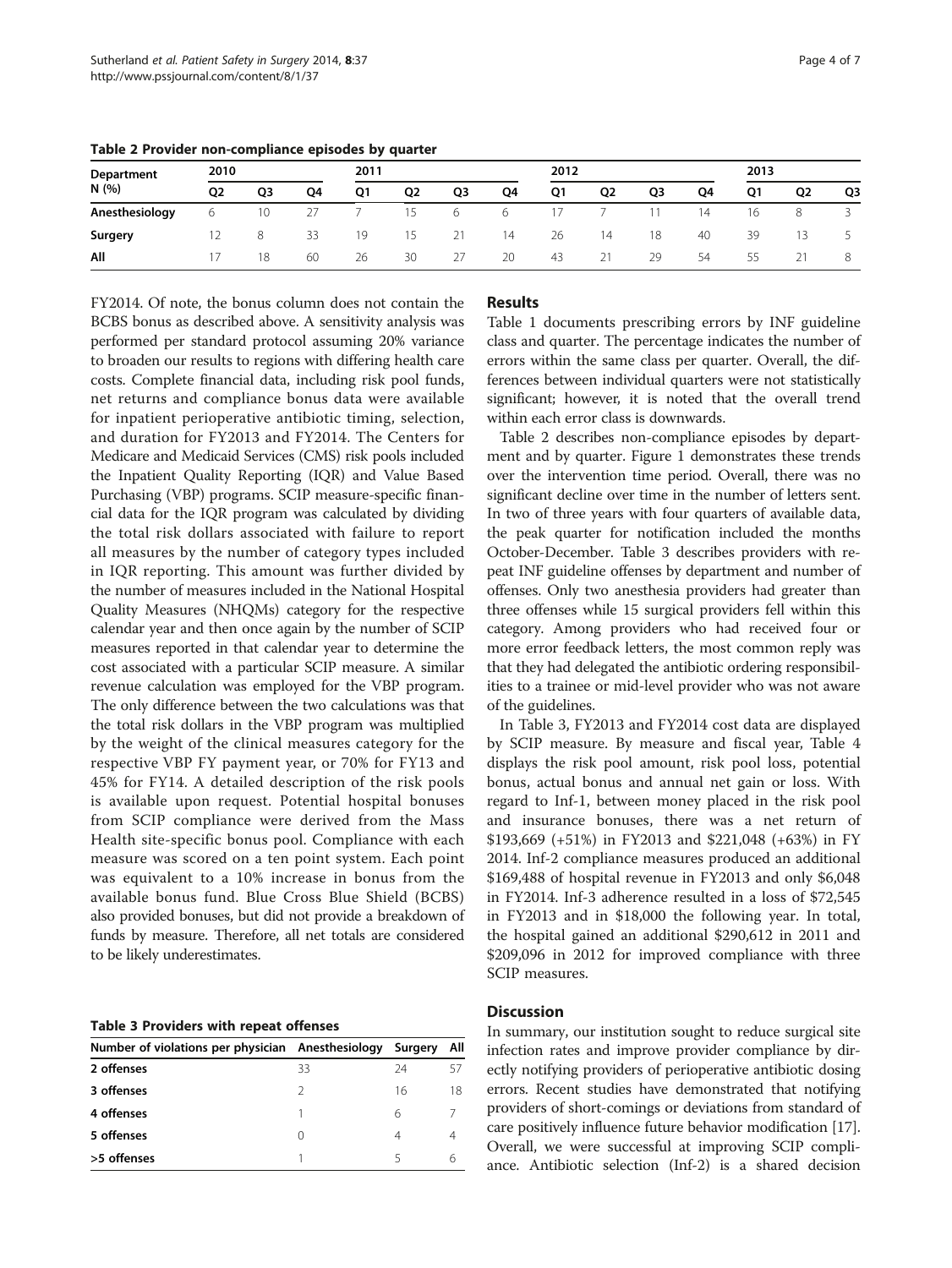between anesthesiologists and surgeons, while the delivery time (Inf-1) is generally determined by the anesthesiologist at our institution. Antibiotic duration (Inf-3) is determined by the surgical team, typically the resident trainee placing postoperative orders. Given the overlap, we planned to include members of both departments in our feedback initiative with a common goal: to reduce surgical site infections among collective patients. We noted that repeat errors decreased dramatically among anesthesiologists who were audited, although the decline was less steep among surgical colleagues noted in Figure 1 and Table [2](#page-3-0). When asked why they had received more than three notices, the most common reply was that a provider had delegated selection or duration duties to a mid-level provider or resident who was unfamiliar with the SCIP guidelines. It can be hypothesized that increased repeat errors among surgeons was also due to the less cohesive nature of one large department with both general and sub-specialty divisions that act independently.

Our analysis can be of value to both hospital administrators and health care providers because we are able to provide data on both SCIP antibiotic prophylaxis compliance and of the effect of provider notification on repeat errors. In addition, we provided data on the internal cost of noncompliance errors. To our surprise, our hospital had a significant increase in revenue generated as a result of increased compliance.

A 2012 Cochrane review noted that feedback is most effective when baseline compliance is low, which was not applicable in our analysis, and when it is provided by a colleague of equal or superior ranking [\[18](#page-6-0)]. The committee members that evaluated errors and provided feedback met this latter criterion. Additional characteristics of a successful prescriber audit are when the feedback is provided more than once, as we did with repeat

offenses, when it is both verbal and written and when targets, guidelines and actions are described within the letter or commentary [\[19](#page-6-0)].

Overall, we were successful at improving overall perioperative antibiotic compliance and decreasing repeat errors. We believe that our provider notification initiative played a significant role in this institutional change [[20\]](#page-6-0). As our revenue analysis illustrates, a low-cost peerreview audit intervention generated nearly \$500,000 over two years for re-investment in patient safety initiatives. We infer that infection incidence fell as antibiotic compliance improved given the national data driving the creation of the Surgical Care Improvement Project [\[21,22\]](#page-6-0).

Limitations of this analysis include the inability to survey providers as they received errors on their prior knowledge of the guidelines and why the error occurred. Recall bias could certainly be present among the providers who were surveyed 2–3 years after a primary error. We are also unable to retrospectively segregate providers who received feedback from those who did not and monitor the performance of both groups over time. The evidence and our experience support the causality of intervention and improved compliance. While only 10-12% cases were randomly selected for audit, the providers often participated in multiple cases each day. We had robust representation among surgical subspecialties and the anesthesia department.

Our analysis demonstrates that providers do modify critical clinical behaviors after notification of an error. It is our belief that the majority of providers desire this feedback in order to fulfill their oath and protect their patients to the best of their ability. Regardless of a provider's feelings upon learning of a clinical error, peer audits and notification should become the norm in 21<sup>st</sup> century health care.

<span id="page-4-0"></span>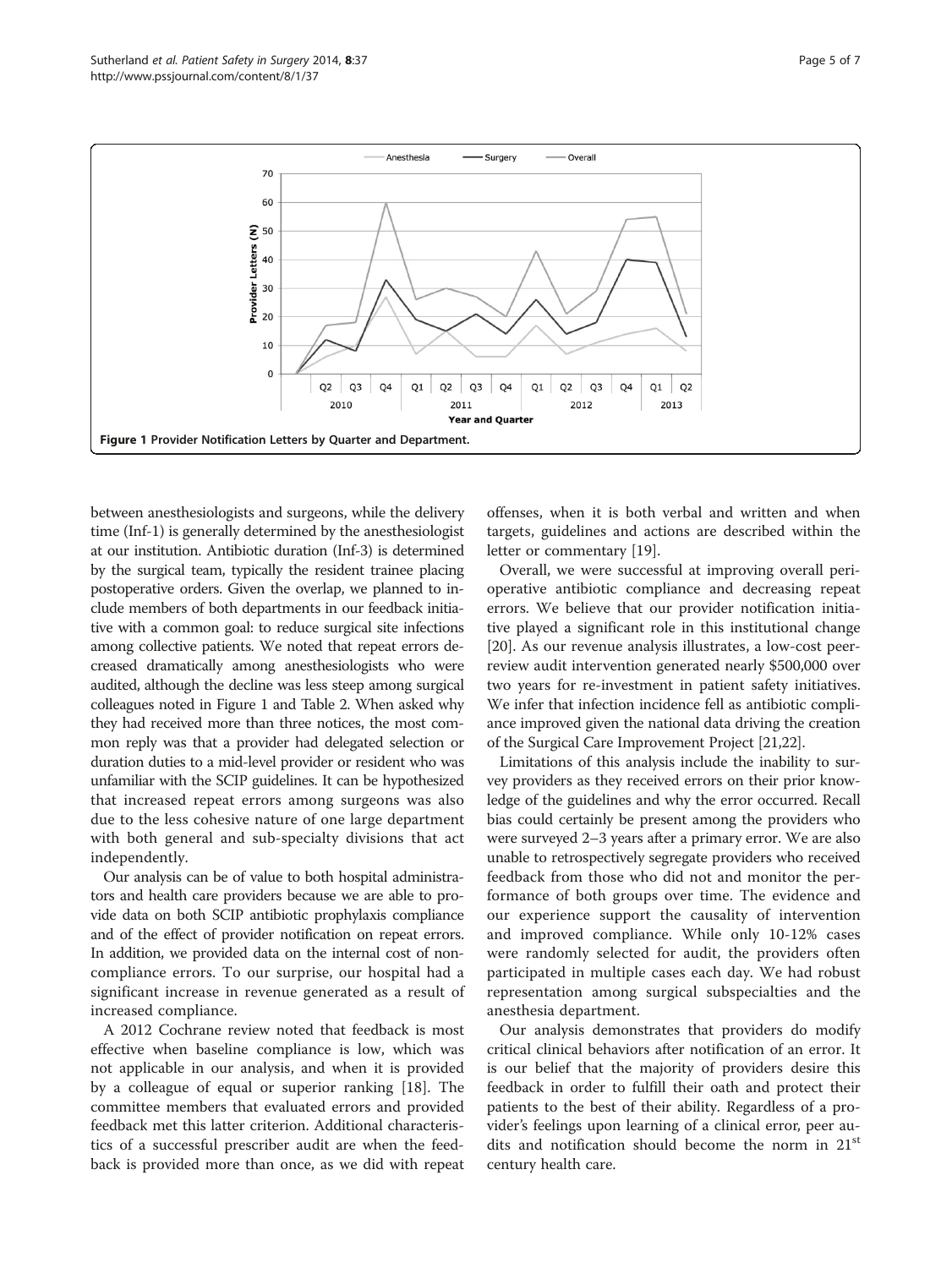|              | Fiscal Year 2013 (2011 data)                      |                                   |                                   |                                 |                                   | Fiscal Year 2014 (2012 data) | ∆ Net gain/loss                  |                              |                                |                                   |                                  |  |
|--------------|---------------------------------------------------|-----------------------------------|-----------------------------------|---------------------------------|-----------------------------------|------------------------------|----------------------------------|------------------------------|--------------------------------|-----------------------------------|----------------------------------|--|
|              | Risk $\boldsymbol{\zeta}^{[1]}$<br>Risk pool loss |                                   | Potential<br>bonus <sup>[2]</sup> | <b>Actual bonus</b>             | Net gain/loss                     | Risk $5^{[3]}$               | Risk pool loss                   | <b>Potential</b><br>bonus    | <b>Actual bonus</b>            | Net gain/loss                     | FY 2013 to<br>2014               |  |
|              | $(\% \Delta; -/+20\%)$                            | (%Δ;–/+20%)                       | $(-/+20%)$                        | $(\% \Delta; -/+20\%)$          | $(\% \Delta := +20\%)$            | $(-/+20%)$                   | $(\% \Delta; -/+20\%)$           | (-/+20%)                     | $(\% \Delta; -/+20\%)$         | $(\% \Delta; - / + 20\%)$         | (–/+20%)                         |  |
| $INF-1$      | \$139,087                                         | $-548,364$                        | \$242,033                         | \$242,033                       | \$193,669                         | \$103,465                    | $-527,000$                       | \$248,048                    | \$248,048                      | \$221,048                         | \$27,379                         |  |
|              | $(S111, 270 -$<br>\$166,904)                      | (-35%;-\$38,<br>691-\$58,037)     | $($193,626-$<br>\$290,440         | (100%; \$193,<br>626-\$290,440) | $(51\%; -\$154,$<br>935-232,403)  | $(S82,772 -$<br>\$124,158)   | $(-26\%; -532,$<br>400-\$21,600) | $(5198, 438 -$<br>\$297,658) | $(5198, 438 -$<br>\$297,658)   | (63%; \$176,<br>838-265,258)      | $(+12\%; $21,$<br>903-\$32,855)  |  |
| $INF-2$      | \$139,087                                         | $-572,545$                        | \$242,033                         | \$242,033                       | \$169,488                         | \$103,465                    | $-518,000$                       | \$248,048                    | \$24,048                       | \$6,048                           | $-$163,440$                      |  |
|              | $(S111, 270 -$<br>\$166,904                       | $(-52\%; $-87,$<br>054-\$-58,036) | $($193,626-$<br>\$290,440         | (100%; \$193,<br>626-\$290,440) | (44%; \$135,<br>590-\$203,386)    | $(S82,772 -$<br>\$124,158)   | $(-17\%; -521)$<br>600-\$14,400) | $(S198.438 -$<br>\$297,658)  | $(10\%; $19,$<br>238-\$28,858) | (2%; \$4,838-<br>\$7,258          | (-42%; -\$196,<br>128-\$130,752) |  |
| $INF-3$      | \$139,087                                         | $-572,545$                        | \$242,033                         | \$0                             | $-572,545$                        | \$103,465                    | $-518,000$                       | \$248,048                    | \$0                            | $-518,000$                        | \$54,545                         |  |
|              | $(S111, 270 -$<br>\$166,904)                      | $(-52\%; $-87,$<br>054-\$-58,036) | $(5193, 626 -$<br>\$290,440)      | $(0\%; $0)$                     | $(-19\%; -87,$<br>054-\$58,036)   | $(S82,772 -$<br>\$124,158)   | $(-17\%; -521,$<br>600-\$14,400) | $(S198, 438 -$<br>\$297,658) | $(0\%; $0)$                    | $(-5\%; -\$14,$<br>400-\$21,600)  | $(+12\%; $43,$<br>636-\$65,454)  |  |
| <b>Total</b> | \$417,261                                         | -\$193,454                        | \$726,099                         | \$484,066                       | \$290, 612                        | \$310,395                    | $-563,000$                       | \$744,144                    | \$272,096                      | \$209,096                         | -\$81,516                        |  |
|              | $(5333,809 -$<br>\$500,713)                       | $(-\$232,145-$<br>\$154,763)      | (\$580,879-<br>\$871,319)         | $(5287, 253 -$<br>\$580,879)    | $(+25\%; $232,$<br>489-\$372,474) | $(5248, 316 -$<br>\$372,474) | $(-575,600 -$<br>\$50,400)       | $(5595,315-$<br>\$892,973)   | $(S217, 677 -$<br>\$326,515    | $(+20\%; $167,$<br>277-\$250,915) | $(-5\%; $65,$<br>213-\$97,819)   |  |

## <span id="page-5-0"></span>Table 4 Peri-operative antibiotic compliance and cost savings to hospital

<sup>171</sup>Includes CMS Inpatient Quality Reporting (IQR) and Value Based Purchasing (VBP) risk pool data.<br><sup>[2]</sup>Bonus to hospital from Mass Health's Population Management Bonus Pool.<br><sup>[3]</sup>Does not include National IPF quality bo Bold text is indicated to highlight titles.